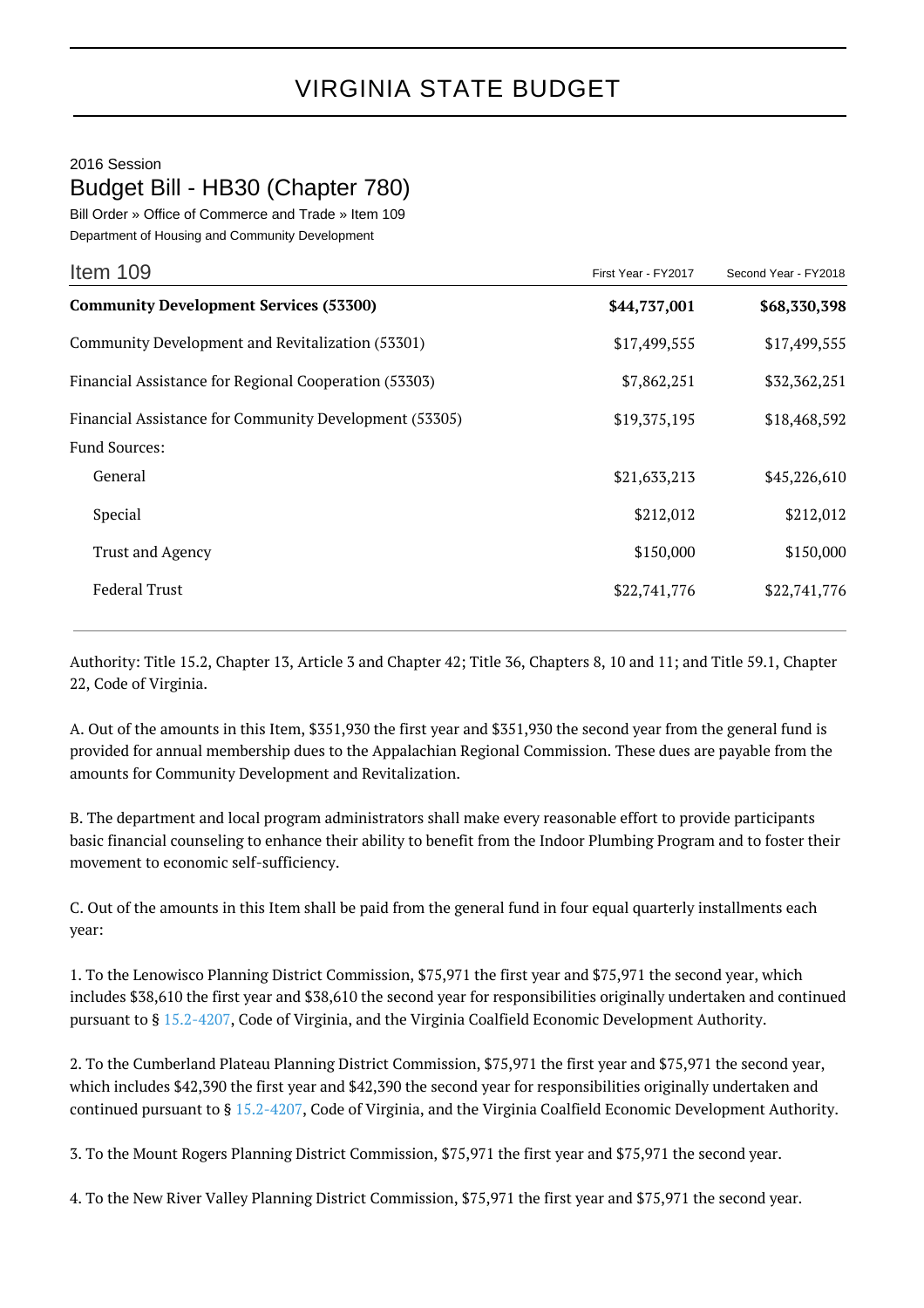5. To the Roanoke Valley-Alleghany Regional Commission, \$75,971 the first year and \$75,971 the second year.

6. To the Central Shenandoah Planning District Commission, \$75,971 the first year and \$75,971 the second year.

7. To the Northern Shenandoah Valley Regional Commission, \$75,971 the first year and \$75,971 the second year.

8. To the Northern Virginia Regional Commission, \$151,943 the first year and \$151,943 the second year.

9. To the Rappahannock-Rapidan Regional Commission, \$75,971 the first year and \$75,971 the second year.

10. To the Thomas Jefferson Planning District Commission, \$75,971 the first year and \$75,971 the second year.

11. To the Region 2000 Local Government Council, \$75,971 the first year and \$75,971 the second year.

12. To the West Piedmont Planning District Commission, \$75,971 the first year and \$75,971 the second year.

13. To the Southside Planning District Commission, \$75,971 the first year and \$75,971 the second year.

14. To the Commonwealth Regional Council, \$75,971 the first year and \$75,971 the second year.

15. To the Richmond Regional Planning District Commission, \$113,957 the first year and \$113,957 the second year.

16. To the George Washington Regional Commission, \$75,971 the first year and \$75,971 the second year.

17. To the Northern Neck Planning District Commission, \$75,971 the first year and \$75,971 the second year.

18. To the Middle Peninsula Planning District Commission, \$75,971 the first year and \$75,971 the second year.

19. To the Crater Planning District Commission, \$75,971 the first year and \$75,971 the second year.

20. To the Accomack-Northampton Planning District Commission, \$75,971 the first year and \$75,971 the second year.

21. To the Hampton Roads Planning District Commission \$151,943 the first year, and \$151,943 the second year.

D. Out of the amounts in this Item, \$968,442 the first year and \$968,442 the second year from the general fund shall be provided for the Southeast Rural Community Assistance Project (formerly known as the Virginia Water Project) operating costs and water and wastewater grants. The department shall disburse the total payment each year in twelve equal monthly installments.

E. The department shall leverage any appropriation provided for the capital costs for safe drinking water and wastewater treatment in the Lenowisco, Cumberland Plateau, or Mount Rogers planning districts with other state moneys, federal grants or loans, local contributions, and private or nonprofit resources.

F.1. Out of the amounts in this Item, \$95,000 the first year and \$95,000 the second year from the general fund shall be provided for the Center for Rural Virginia. The department shall report periodically to the Chairmen of the Senate Finance and House Appropriations Committees on the status, needs and accomplishments of the center.

2. As part of its mission, the Center for Rural Virginia shall monitor the implementation of the budget initiatives approved by the 2005 Session of the General Assembly for rural Virginia and shall report periodically to the Chairmen of the Senate Finance and House Appropriations Committees on the effectiveness of these various programs in addressing rural economic development problems.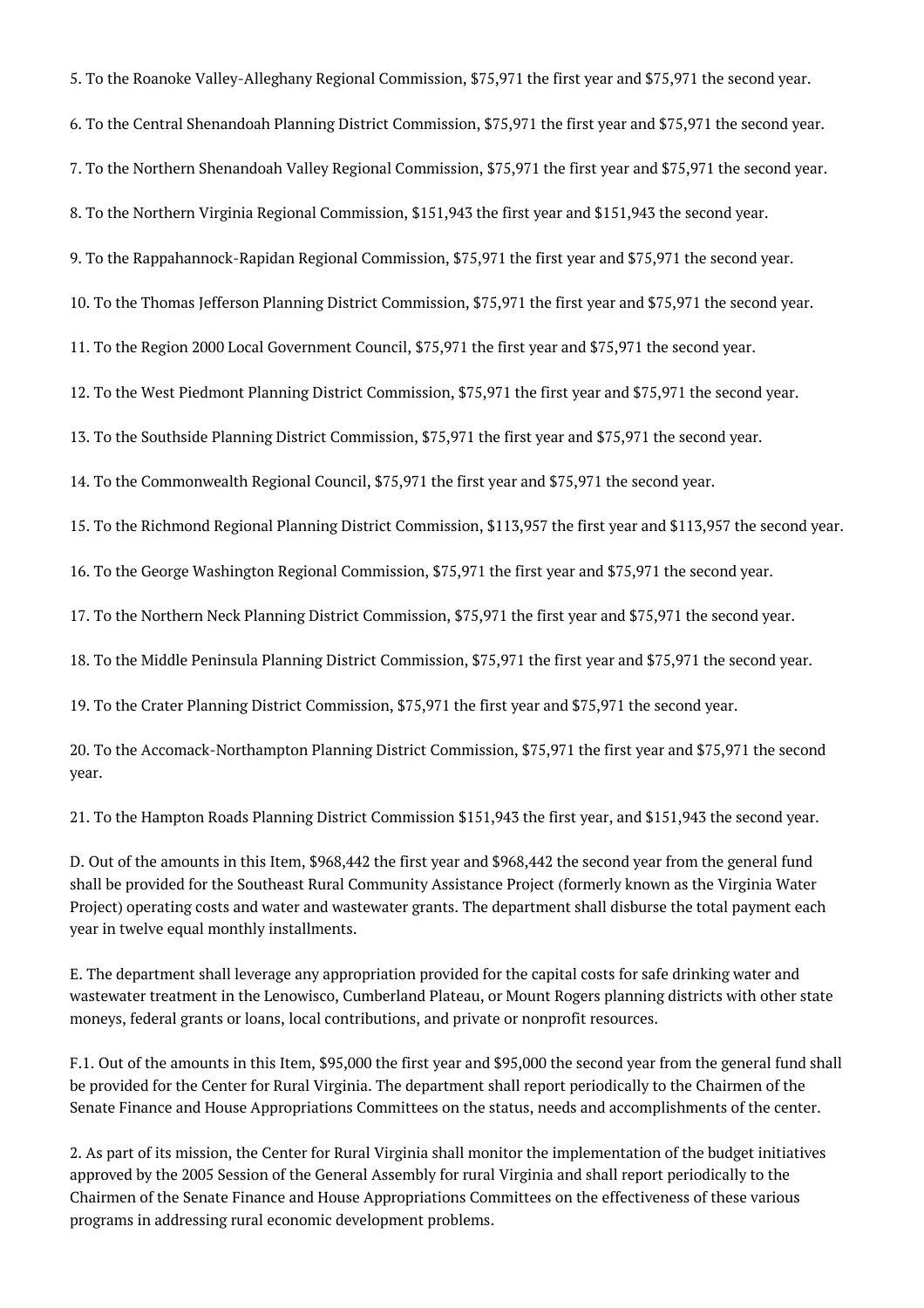G. Out of the amounts in this Item, \$71,250 the first year and \$71,250 the second year from the general fund shall be provided to support The Crooked Road: Virginia's Heritage Music Trail.

H. Out of the amounts in this Item, \$2,000,000 the first year and \$2,000,000 the second year from the general fund shall be deposited to the Virginia Removal or Rehabilitation of Derelict Structures Fund to support industrial site revitalization.

I. Out of the amounts in this Item, \$500,000 the first year and \$500,000 the second year from the general fund shall be provided for the Virginia Main Street Program. This amount shall be in addition to other appropriations for this activity.

J. Of the general fund amounts provided for Building Entrepreneurial Economies, Building Collaborative Communities, the Virginia Main Street Program, the Indoor Plumbing Rehabilitation Program, and the water and wastewater planning and construction projects in Southwest Virginia, the department is authorized to use up to two percent of the appropriation in each year for program administration.

K.1. Out of the amounts in this Item, \$875,000 the first year and \$875,000 the second year from the general fund shall be provided for the Southwest Virginia Cultural Heritage Foundation.

2. The foundation shall report by September 1 of each year to the Governor and the Chairmen of the House Appropriations and Senate Finance Committees on the expenditures of the foundation and its ongoing efforts to generate revenues sufficient to sustain operations.

L.1. Out of the amounts in this Item, \$1,250,000 the first year and \$1,250,000 the second year from the general fund is provided for the Virginia Telecommunication Initiative. The funds shall be used for providing financial assistance to supplement construction costs by private sector broadband service providers to extend service to areas that presently are unserved by any broadband provider.

2. The department shall develop appropriate criteria and guidelines for the use of the funding provided to the Virginia Telecommunication Initiative. Such criteria and guidelines shall facilitate the extension of broadband networks by the private sector and shall focus solely on unserved areas. Areas designated to receive funds for construction through the federal Connect America program or receiving other state or federal funds for construction are not eligible to receive funds through the Virginia Telecommunication Initiative. The Department shall encourage additional assistance from the local governments in areas designated to receive funds to lower the overall cost and further assist in the timely completion of construction, including assistance with permits, rights of way, easement and other issues that may hinder or delay timely construction.

3. The Department shall consult with the Broadband Advisory Council to designate the unserved areas to receive funds. The Department shall report annually to the Governor's Broadband Advisory Council on the progress by the private sector on the designated projects.

M.1. Out of the amounts in this Item, \$5,500,000 the first year and \$30,000,000 the second year from the general fund shall be deposited to the Virginia Growth and Opportunity Fund to encourage regional cooperation among business, education, and government on strategic economic and workforce development efforts.

2. Of the amounts provided in this paragraph, the appropriation shall be distributed as follows: (i) \$5,500,000 the first year and \$3,500,000 the second year shall be allocated to qualifying regions to support organizational and capacity building activities as well as preparing regional gap analyses on existing skill levels in the workforce versus the skills most likely needed over time based on expected employment and organizational changes; (ii) \$12,200,000 the second year shall be allocated to qualifying regions based on each region's share of the state population; and (iii) \$14,300,000 the second year shall be awarded to regional councils on a competitive basis.